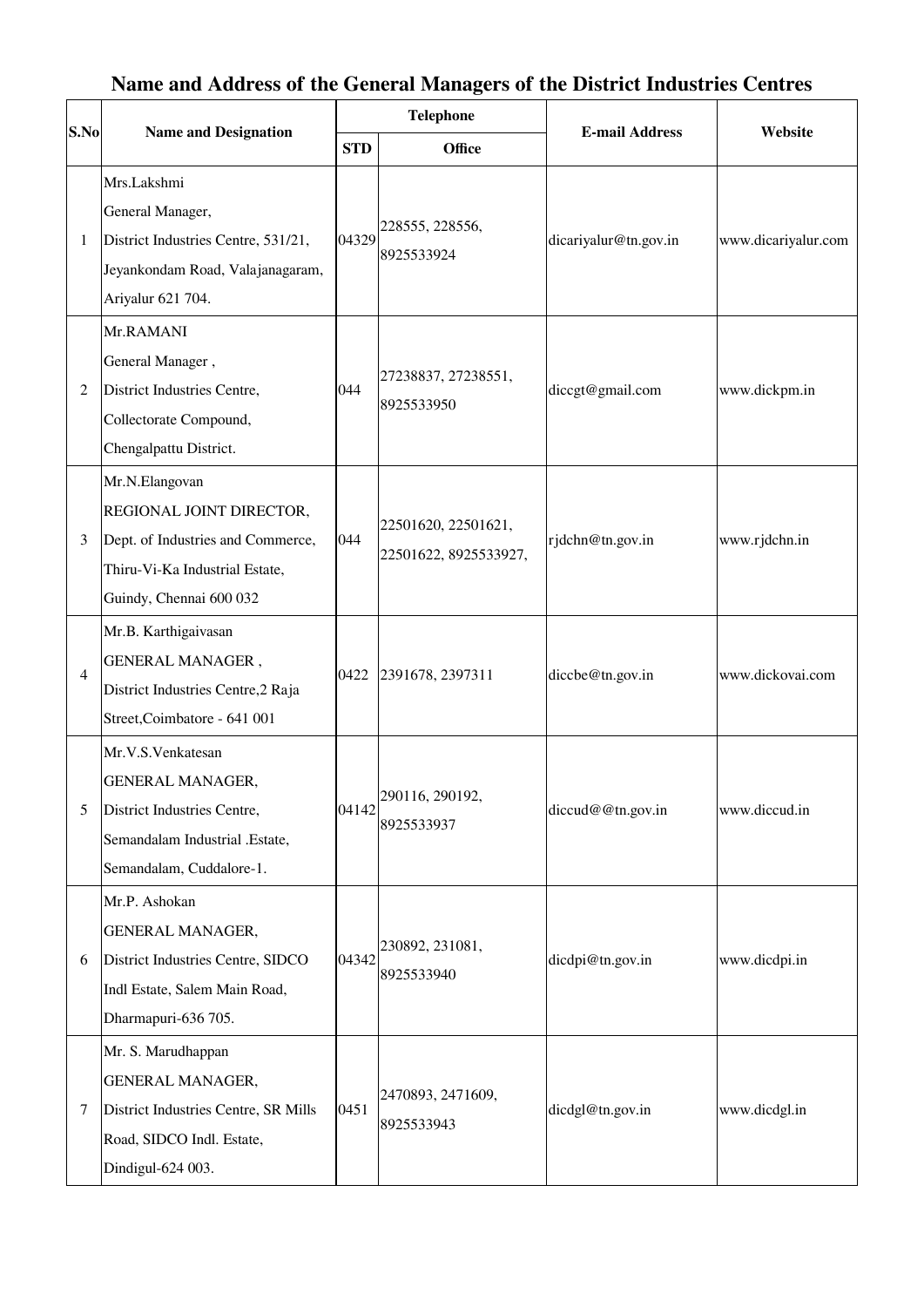| 8  | Mr.Thirumurugan<br><b>GENERAL MANAGER,</b><br>District Industries Centre, SIDCO<br>Industrial Estate Campus, Erode-638<br>001.                                                             | 0424 | 2275440, 2275859,<br>8925533946   | dicerd@tn.gov.in          | www.dicerd.in  |
|----|--------------------------------------------------------------------------------------------------------------------------------------------------------------------------------------------|------|-----------------------------------|---------------------------|----------------|
| 9  | Thiru.O MURUGESH<br>General Manager,<br>District Industries Centre No.<br>95/2A2, Raja Nagar (Ground Floor),<br>Water Tank(Opposite),<br>Kallakurichi(TK), Kallakurichi -<br>606202.294057 |      | 04151 294057                      | dickallakurichi@gmail.com |                |
| 10 | Mr.A. Sekar<br><b>GENERAL MANAGER,</b><br>District Industries Centre,<br>Collectorate Compound,<br>Kancheepuram-631 501.                                                                   | 044  | 27238837, 27238551,<br>8925533950 | dickpm@tn.gov.in          | www.dickpm.in  |
| 11 | Mr.A.BERBET<br>GENERAL MANAGER,<br>District Industries Centre, Konam,<br>Nagercoil, Kanyakumari District -<br>629 004.                                                                     |      | 04652 260008, 8925533956          | dicngl@tn.gov.in          | www.dicngl.com |
| 12 | Mr.T. Ramesh<br><b>GENERAL MANAGER,</b><br>District Industries Centre, No.69<br>Sathiyamoorthy Nagar,<br>Thanthonimalai Post, Karur 639 007.                                               |      | 04324 255179, 8925533959          | dickrr@tn.gov.in          | www.dickrr.in  |
| 13 | Mr.Prasanna Balamurugan<br><b>GENERAL MANAGER,</b><br>District Industries Centre, Industrial<br>Estate, Krishnagiri.                                                                       |      | 04343 235567, 8925533962          | dickgri@tn.gov.in         | www.dickgri.in |
| 14 | Mr.M.RAMALINGAM<br><b>GENERAL MANAGER,</b><br>District Industries Centre, Alagar Koil<br>Road, Madurai - 625 002.                                                                          | 0452 | 2537621, 8925533965               | dicmdu2011@tn.gov.in      | www.dicmdu.in  |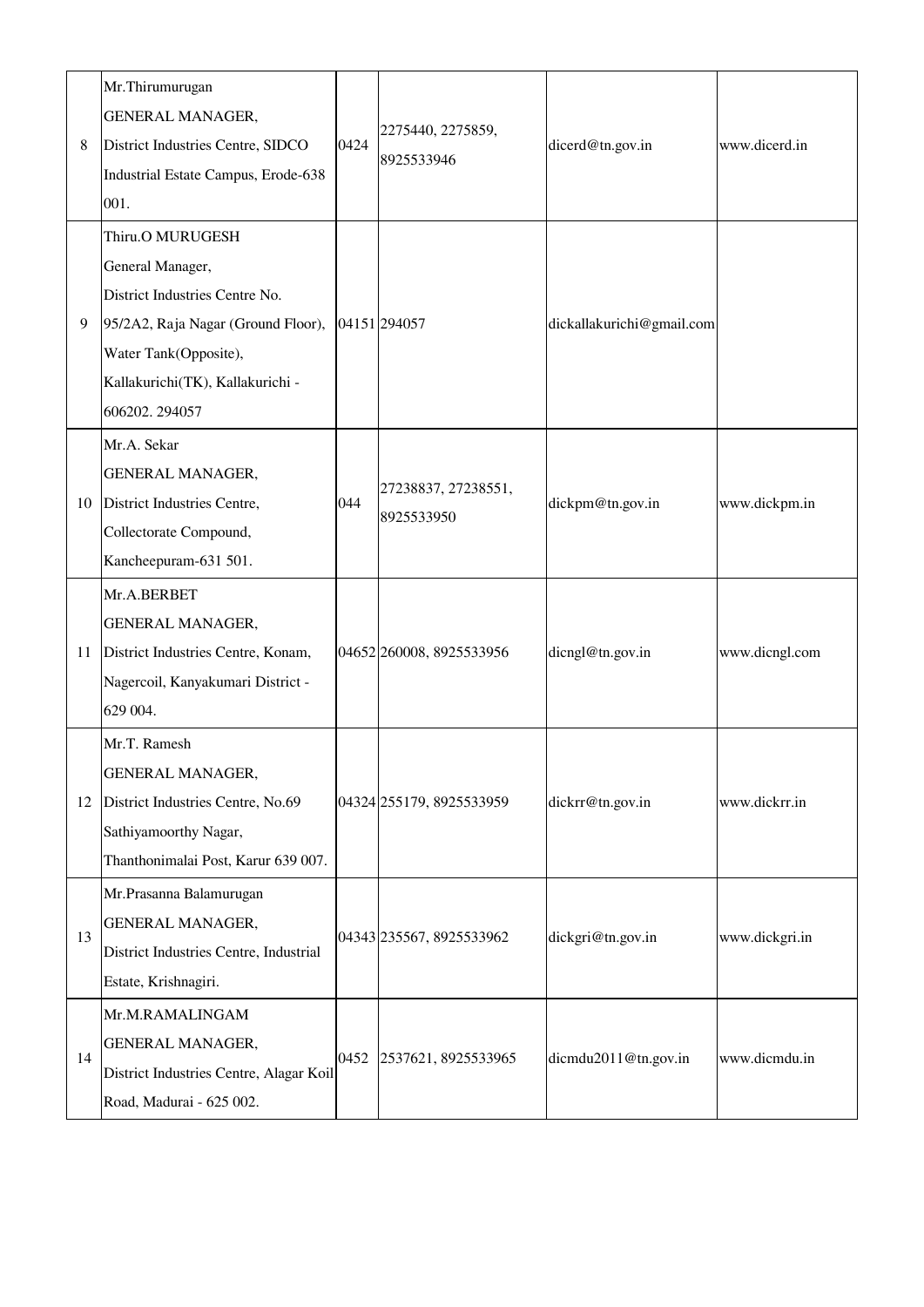| 15 | Thiru.R. KAMALAKANNAN<br>General Manager,<br>District Industries Centre,<br>Mayiladuthurai @ Nagapattinam                                                                                                                         |       |                               |                   |                 |
|----|-----------------------------------------------------------------------------------------------------------------------------------------------------------------------------------------------------------------------------------|-------|-------------------------------|-------------------|-----------------|
| 16 | Mr.Kamalakkannan<br><b>GENERAL MANAGER,</b><br>District Industries Centre, District<br>Collectorate Master Complex, Nagore 04365 251170, 8925533969<br>Village Ward No.4, Block No. 07,<br>Survey No.214/215/216,<br>Nagapattinam |       |                               | dicnpm@tn.gov.in  | www.dicnpm.in   |
| 17 | Mr.T.Ramesh<br><b>GENERAL MANAGER,</b><br>District Industries Centre, Collectrote<br>Complex, Namakkal-637 003.                                                                                                                   |       | 04286 281251, 8925533972      | dicnmkl@tn.gov.in | www.dicnmkl.in  |
| 18 | Mr. Shanmuga Siva<br>GENERAL MANAGER,<br>District Industries Centre, Elk Hill<br>Road, The Nilgiris - 643 006.                                                                                                                    | 0423  | 2443947, 8925533995           | dicooty@tn.gov.in | www.dicooty.in  |
| 19 | Mr. A.Senthil Kumar<br><b>GENERAL MANAGER,</b><br>District Industries Centre, District<br>Master Complex Campus,<br>Collectorate Road, Perambalur - 621<br>212.                                                                   |       | 04328 291595, 8925533976      | dicpblr@tn.gov.in | www.dicpblr.com |
| 20 | Mrs. S. Thirupurasundari<br>GENERAL MANAGER,<br>District Industries Centre,<br>Collectorate Compound,<br>Pudukottai-622 005.                                                                                                      |       | 04322 221794, 8925533979      | dicpdk@tn.gov.in  |                 |
| 21 | Mr.Marimuthu<br>GENERAL MANAGER,<br>District Industries Centre, District<br>Collectorate Campus, Collectorate<br>Post, Ramanathapuram - 623 503.                                                                                  | 04567 | 230497, 230591,<br>8925533982 | rmddic@gmail.com  | www.dicrmd.in   |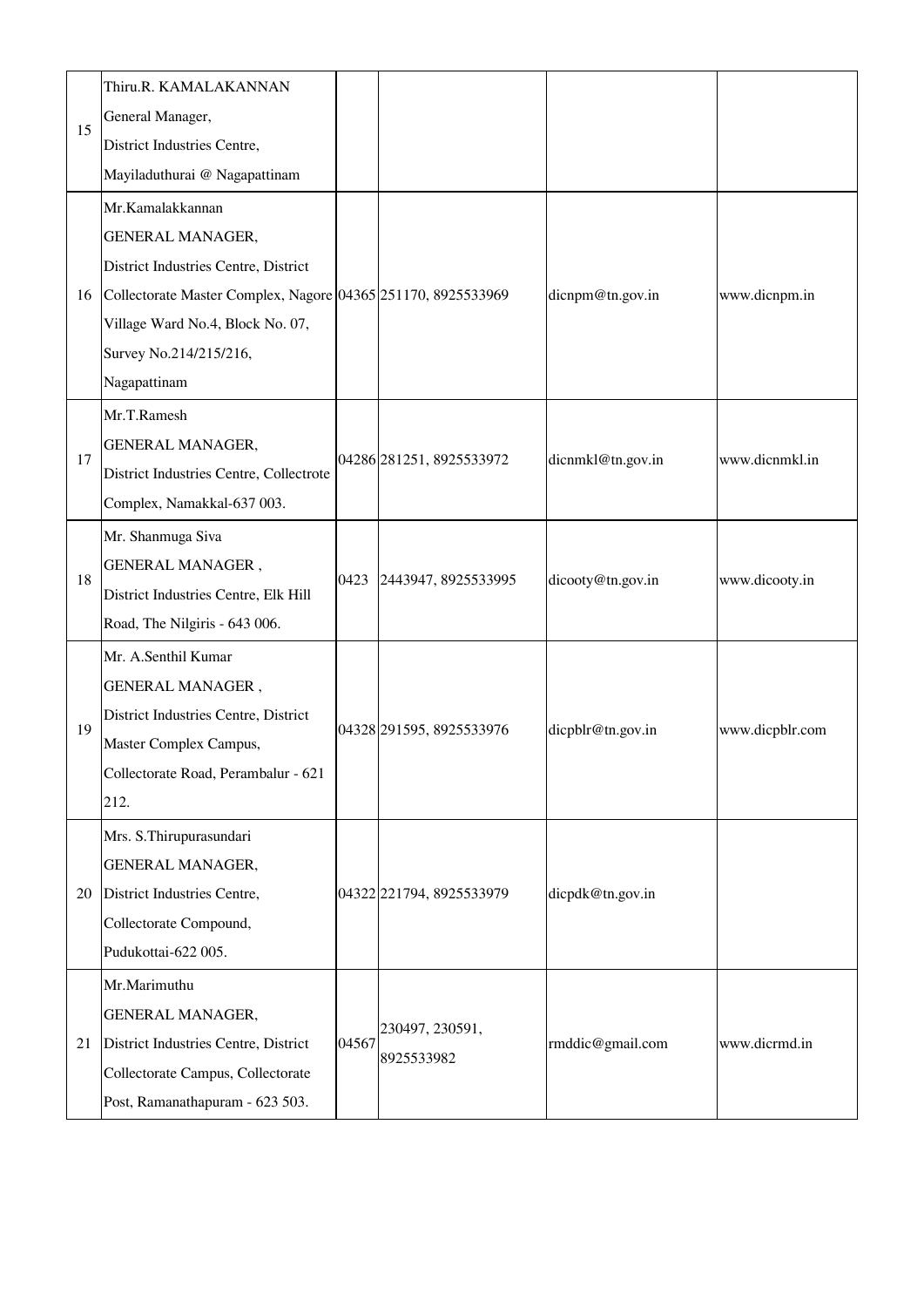| 22 | Thiru.ANANDAN<br>General Manager,<br>District Industries Centre, No. 5,<br>Devaraj Nagar, (Opposite to IVPM),<br>Ranipet - 632402. Mobile:<br>9894261683 |       | 04172270111/270222            | dicranipet@gmail.com |                   |
|----|----------------------------------------------------------------------------------------------------------------------------------------------------------|-------|-------------------------------|----------------------|-------------------|
| 23 | Mr.D.Sivakumar<br><b>GENERAL MANAGER,</b><br>District Industries Centre, Indl.Estate,<br>Salem- 636 004.                                                 | 0427  | 2447878, 8925533985           | dicslm@tn.gov.in     | www.dicsalem.in   |
| 24 | Mr. S.Ganesan<br>GENERAL MANAGER,<br>District Industries Centre,<br>Collectorate Complex,<br>Sivagangai-623 560.                                         | 04575 | 240257, 240407,<br>8925533989 | dicsva@tn.gov.in     | www.dicsvg.in     |
| 25 | Tmt.V. SAGUNTHALA<br><b>GENERAL MANAGER,</b><br>District Industries Centre,<br>Nanjakottai Road, Thanjavur - 613<br>006.                                 | 04362 | 255318, 230857,<br>8925533992 | dictnj@tn.gov.in     | www.ductnj.in     |
| 26 | Mr.L.Ramasubramanian<br>GENERAL MANAGER,<br>District Industries Centre, Collector's<br>Bungalow, Theni - 625 531.                                        |       | 04546 252081                  | dicthn@tn.gov.in     | www.dictni.in     |
| 27 | Thiru.P. MARIAMMAL<br>General Manager,<br>District Industries Centre, 5/5(2), 5(3),<br>Thirumalai Kovil<br>Road, Kuthukkalvalasai,<br>Thenkasi-627803.   |       | 04633212347                   | dictenkasi@gmail.com |                   |
| 28 | Mr.G. Raveendran<br>GENERAL MANAGER,<br>District Industries Centre,<br>Collectorate Compound,<br>Trichirappalli-620 001.                                 | 0431  | 2460823, 8925534026           | dictrichy@tn.gov.in  | www.dictiruchi.in |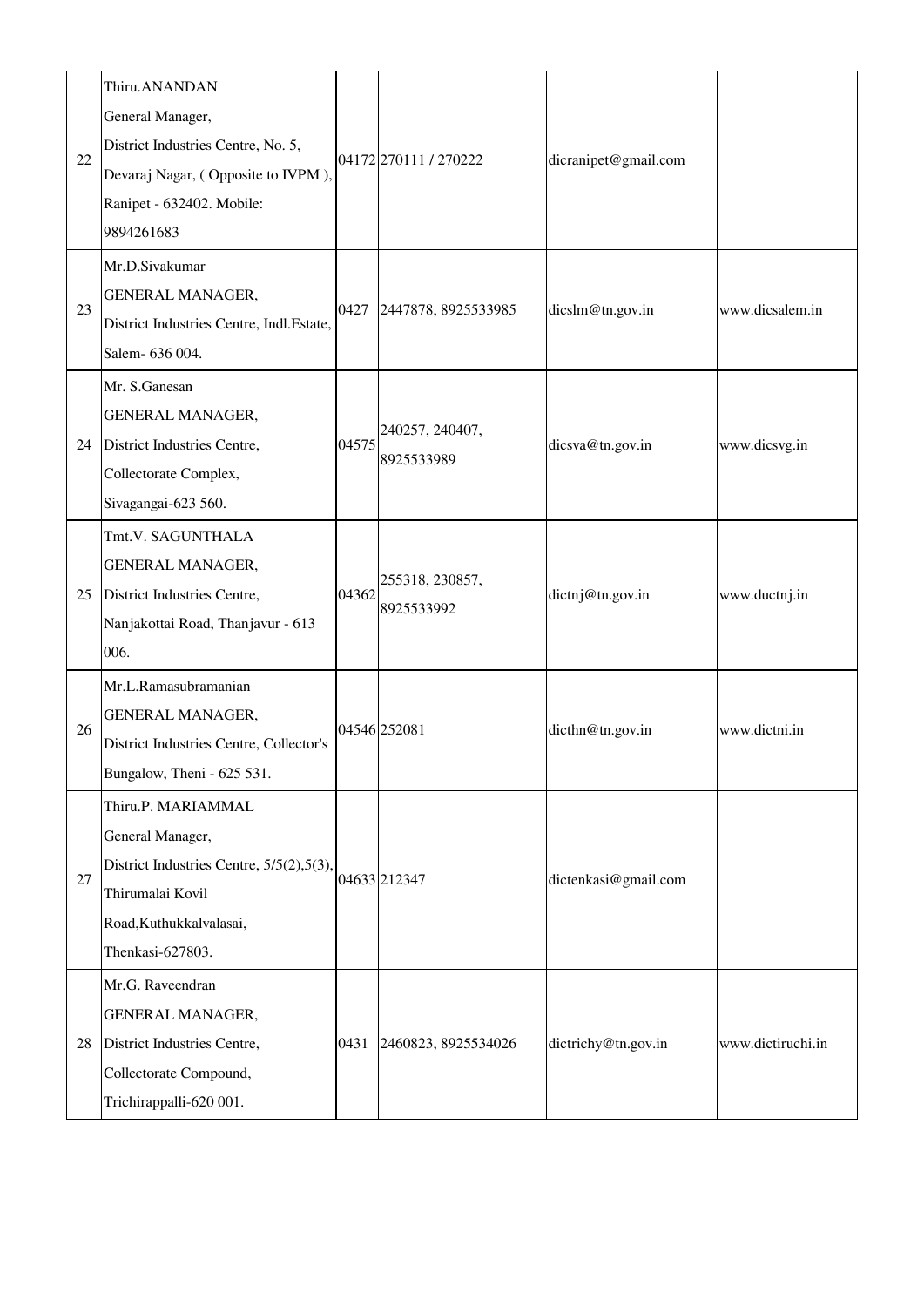| 29 | Mr.R.Kannan<br>GENERAL MANAGER,<br>District Industries Centre, Avinasi<br>Road, Anupparpalayam Post, Tirupur<br>641 652.                                                       |      | 0421 2475007, 8925534021         | dictpr@tn.gov.in    | www.dictiruppur.in    |
|----|--------------------------------------------------------------------------------------------------------------------------------------------------------------------------------|------|----------------------------------|---------------------|-----------------------|
| 30 | Mr.V. Manivannan<br>GENERAL MANAGER,<br>District Industries Centre, Kakkalur<br>Industrial Estate, Kakkalur,<br>Thiruvallur District - 602 003.                                | 044  | 27666787,<br>27663796,8925534003 | dictylr@tn.gov.in   | www.dictvlr.in        |
| 31 | Tmt.K. RAVI<br>GENERAL MANAGER,<br>District Industries Centre,<br>Collectorate Campus, Near<br>Commercial Tax Office,<br>Thiruvannamalai 606 604.                              |      | 04175 290038,8925534009          | dictym@tn.gov.in    | www.dictvm.in         |
| 32 | Mr. S.Ravichandran<br>GENERAL MANAGER,<br>District Industries Centre, Survey No.<br>426, Master Plan Complex, (Near<br>Collector Camp Office), Vilamal,<br>Thiruvarur 610 004. |      | 04366 224403, 8925534012         | dictvrur@tn.gov.in  | www.dictiruvarur.com  |
| 33 | A. SWARNALATHA<br>GENERAL MANAGER,<br>District Industries Centre,<br>Palayamkottai Road, Near By Pass<br>Road, Korampallam, Thoothukudi<br>628 101.                            | 0461 | 2340152, 2340053,<br>8925534015  | dictuti@tn.gov.in   |                       |
| 34 | Mr.Sivasankaran<br>GENERAL MANAGER,<br>District Industries Centre, Thomas<br>Road, Tirunelveli-627 001.                                                                        | 0462 | 2572162, 2572384,<br>8925534018  | dicnellai@gmail.com | www.dictirunelveli.in |
| 35 | Thiru.V.C. RAVI<br>General Manager,<br>District Industries Centre, No 86/5,<br>Ezhil Nagar, Tirupathur - 635601.<br>8925534029                                                 |      | 04179 299099                     |                     |                       |